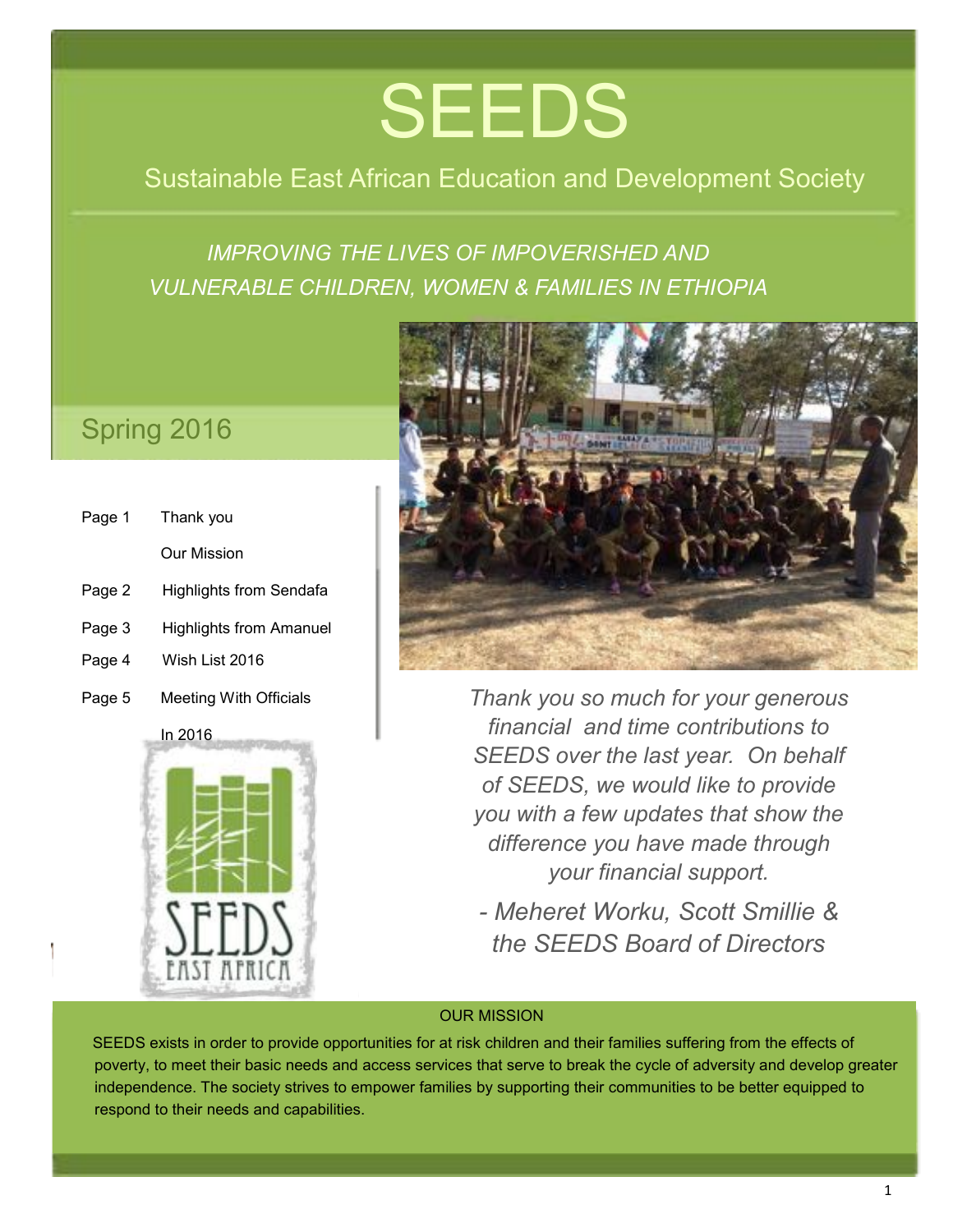In December 2015, Meheret, Chair of the Board, visited two SEEDS project sites in Sendafa and Amanuel. Meheret had a chance to meet with the families, teachers and the Zone officials. The visit provided a chance to see what has been accomplished over the past year, and gain an understanding of what challenges the community is facing.

#### **Sendafa**

In Sendafa, SEEDS supports 70 preschoolers at the Legedadi Elementary School. SEEDS started this program three years ago as there was no preschool program at the school at that tme. Originally, SEEDS hired two teachers to instruct the children in a space provided by the elementary school. The program has been so successful that Legedadi Elementary school has hired a third teacher to accommodate the increasing number of students.

SEEDS also supports 140 elementary students at the Legedadi School by providing uniforms

and school supplies. The reaction from the community to SEEDS 's support has been overwhelmingly positve. The teachers have suggested that the students be able to participate in an after-school tutorial program. Our next goal for Legedadi Elementary is to be in a positon to hire more teachers and provide the resources required to run the after-school program.



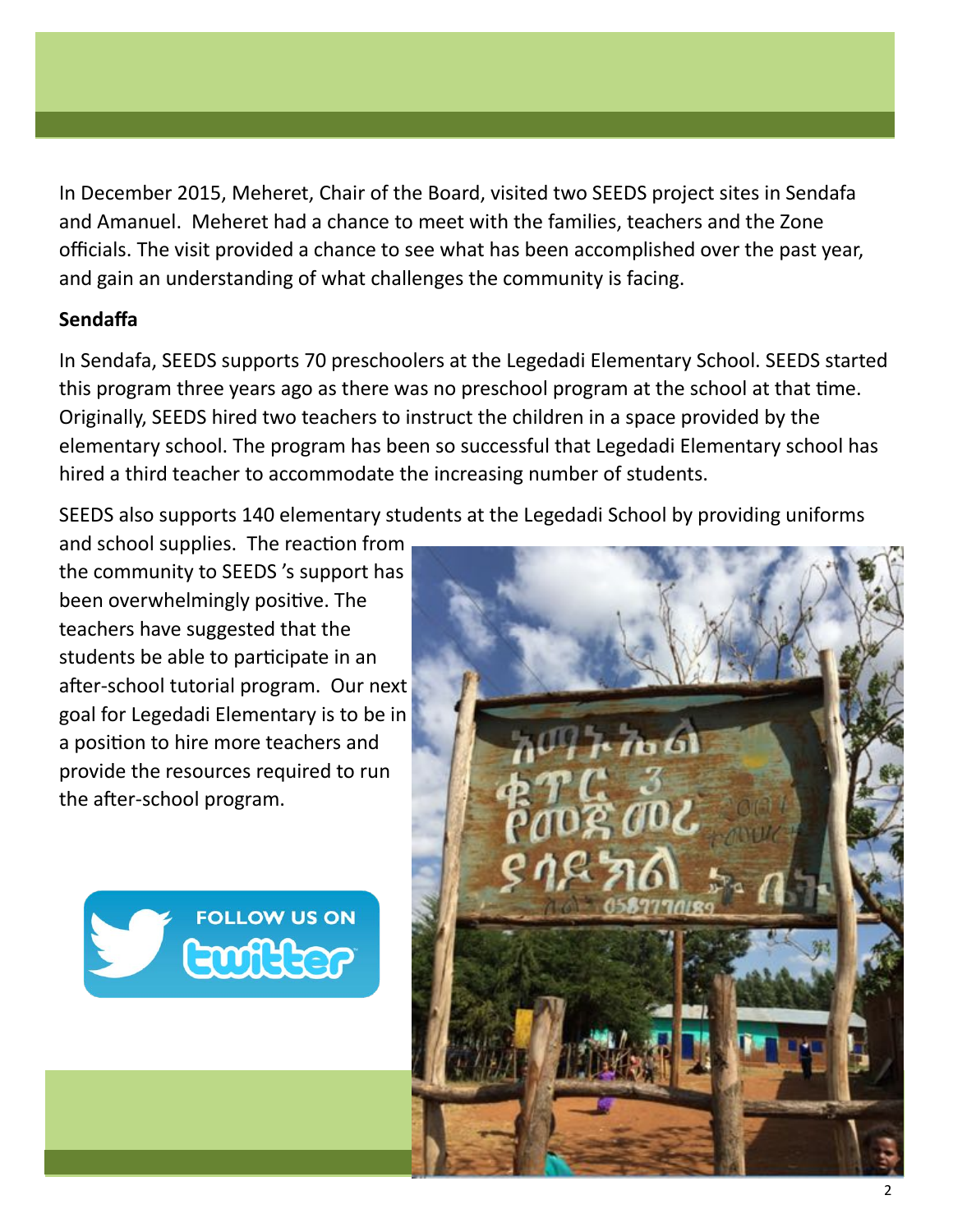#### **Amanuel**

In the Gojjam province, SEEDS works with three elementary schools in the village of Amanuel, providing 140 students with school supplies and uniforms. These contributions enable the schools to meet the basic requirements to teach children in a classroom setting. SEEDS provided startup capital which enabled the purchase of chairs, desks, and mats for children in pre–school programs. Despite this, more resources are needed by the schools.

One major problem Amanuel's schools are having is consistent access to clean water. To address the issue, SEEDS has provided water tanks to help the availability of water when the city's main water supply system is not working. A larger part of this problem is the lack of adequate washroom facilities for students.

Amanuel # 2 Primary school's washroom was built by the school principal with what litle materials he could gather from the community members; it has no stable water access.



The washroom in Amanuel # 3 Primary school is outside of the compound of the school and also has no access to water. The Principal is worried about the safety of the kids when they leave the compound.

Meheret also visited the classroom that supports the special needs students in Amanuel. There is only one classroom in one school for all the special needs students in the village. The teachers' biggest challenge is that they have basically no resources to give the extra support that these students require. These students require books, braille literature, and increased teaching staf.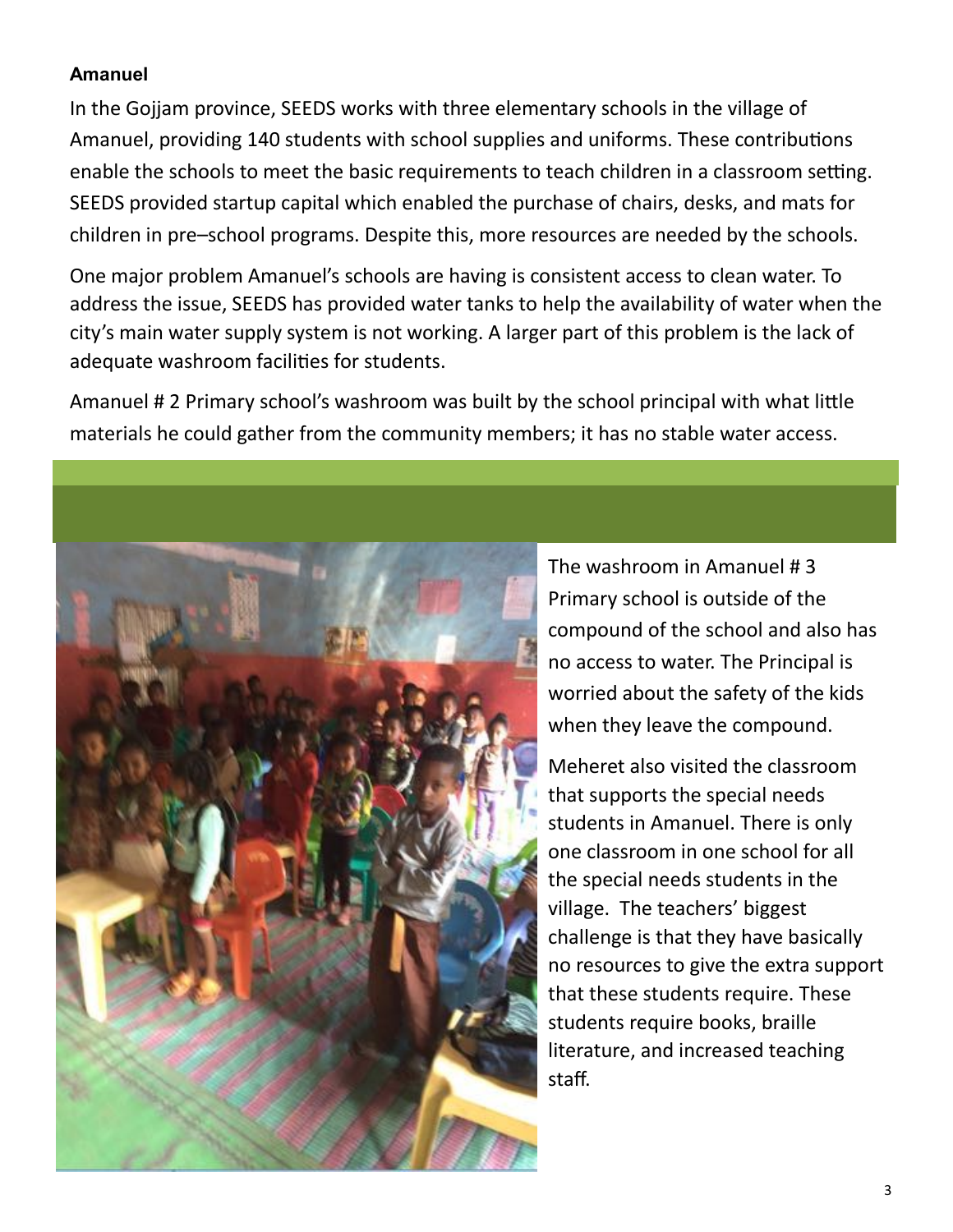**Please consider donating to SEEDS this year. Your support helps fund our important projects which help improve the quality of life of families in poverty.**

## **Thank you so much for your ongoing support!**



#### **Sandafa & Amanuel Schools' Wish list for 2016**

- Construction of improved washrooms for all three primary schools
- Desks and chairs for the preschools
- Books, Braille resources, and more teachers for the special needs classroom
- Hiring teachers for after school programs
- New books for the school libraries
- Basic schools supplies for all the students
- Uniforms for every student
- Computers for the schools

Every Donation to SEEDS helps further the goals of these schools. By improving the education of Sendafa and Amanuel's children, the entre community is able to achieve improvements in quality of life.

Please donate and help us reach these goals in 2016.

### **TO DONATE**

Visit [www.seedseastafrica.com](http://www.seedseastafrica.com)

You may also write a cheque payable to SEEDS and send to: 1919 108th Street Edmonton, AB T6J 5V4

(780) 436-6521